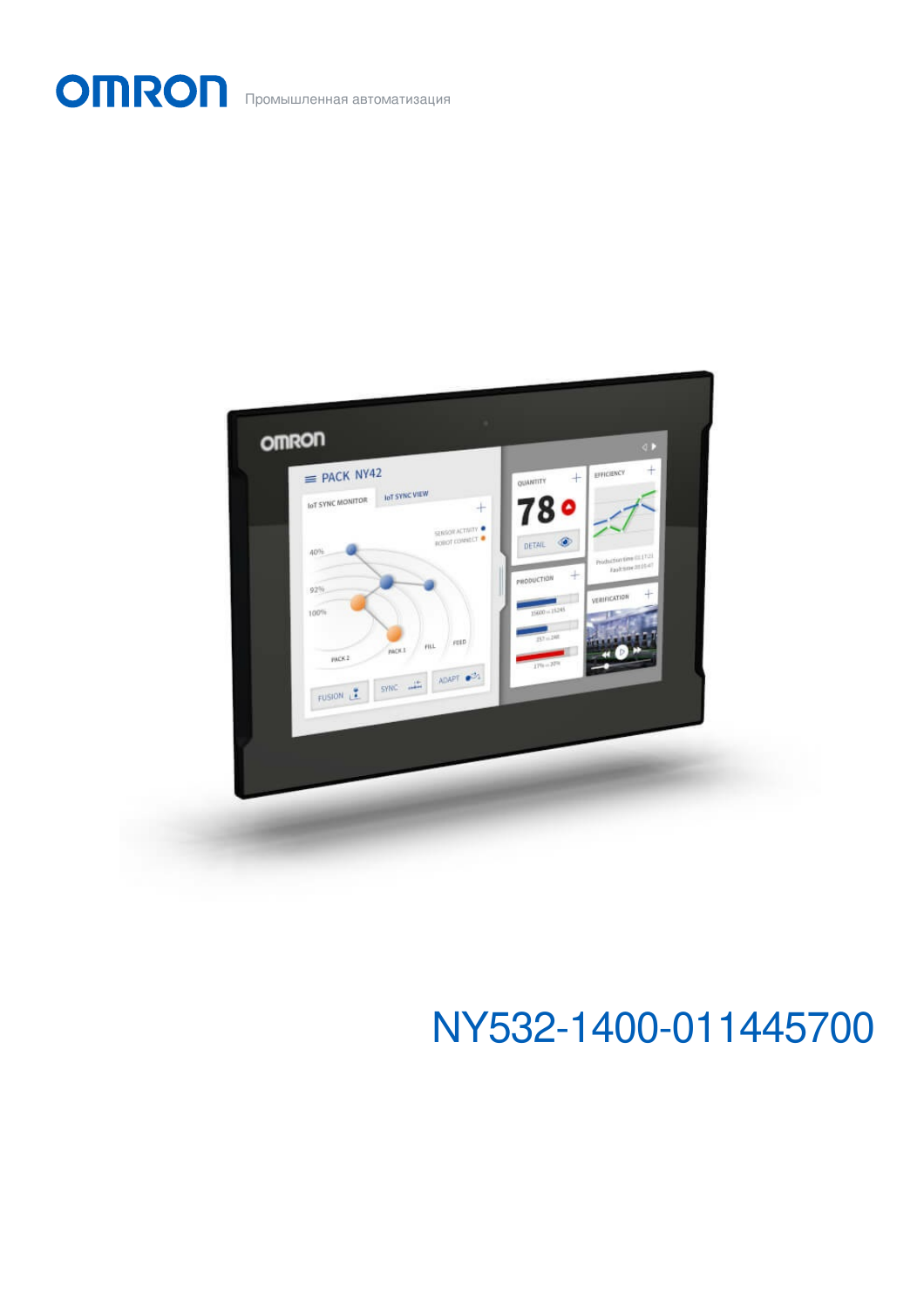# Технические характеристики

| <b>IPC type</b>                       | Panel PC                                           |
|---------------------------------------|----------------------------------------------------|
| <b>Controller type</b>                | Machine Control                                    |
| Max. number of motion axes            | 32 axes                                            |
| Screen diagonal                       | 12.1 inch                                          |
| <b>Processor family</b>               | Intel® Core™ i5                                    |
| <b>Processor specification</b>        | 7440EQ (2.9 GHz)                                   |
| <b>Cooling method</b>                 | Active cooling (fan)                               |
| <b>Memory</b>                         | 32 GB RAM (non ECC)                                |
| <b>Storage</b>                        | 256 GB CFast MLC                                   |
| <b>Operating system</b>               | Windows 10 IoT Enterprise 2019 LTSB - 64 bit       |
| <b>Expansion slot</b>                 | No Expansion                                       |
| <b>Modular port</b>                   | No Port                                            |
| <b>Communication port(s)</b>          | EtherCAT Master, EtherNet/IP, Ethernet TCP/IP, USB |
| Video output                          | $DVI-I$                                            |
| <b>Display ratio</b>                  | 16:10                                              |
| Number of pixels, horizontal          | 1280                                               |
| Number of pixels, vertical            | 800                                                |
| Type of display                       | <b>TFT</b>                                         |
| <b>Touchscreen technology</b>         | Projected capacitive                               |
| <b>Mounting method</b>                | Build-in                                           |
| <b>Material housing</b>               | Aluminium, black                                   |
| Degree of protection (IP), front side | <b>IP65</b>                                        |
| <b>Operating temperature</b>          | $0-55$ °C                                          |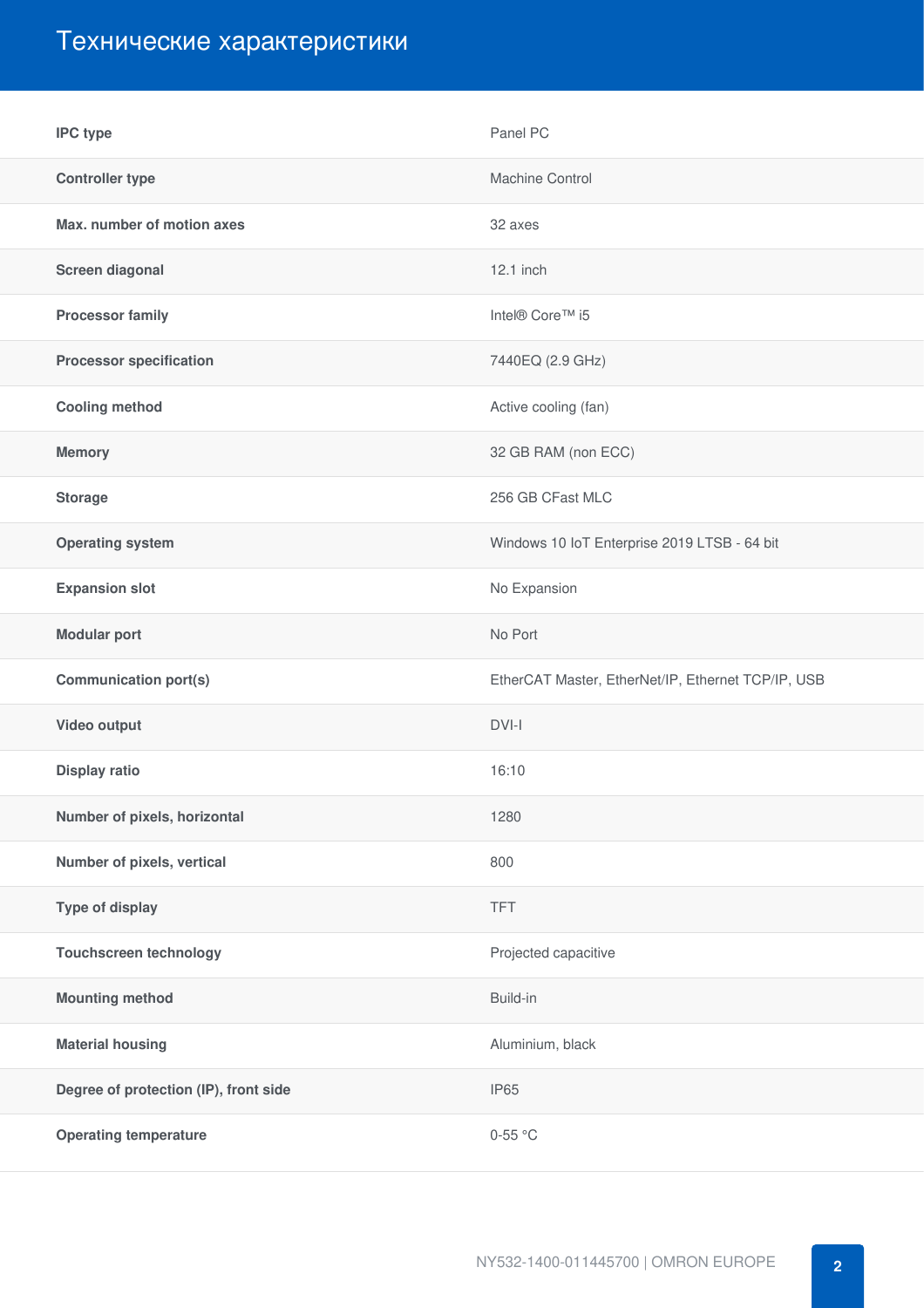| <b>Supply voltage DC</b> | 20.4-28.8 V |
|--------------------------|-------------|
| Height of the front      | 234 mm      |
| Width of the front       | 332 mm      |
| Height of panel cutout   | 216 mm      |
| Width of panel cutout    | 314 mm      |
| Weight                   | 5100 g      |

## Дополнительные принадлежности

| <b>FH-VUAB 2M</b>    | Vision system accessory FH USB cable touch panel 2 m                                            |
|----------------------|-------------------------------------------------------------------------------------------------|
| <b>FH-VUAB 5M</b>    | Vision system accessory FH USB cable touch panel 5 m                                            |
| <b>NY000-AC00 2M</b> | DVI cable 2 m                                                                                   |
| <b>NY000-AC00 5M</b> | DVI cable 5 m                                                                                   |
| <b>NYM12W-C1000</b>  | Industrial Monitor, 12.1" display with capacitive touchscreen, Build-in<br>mounting, DVI-D port |
| <b>NYM15W-C1000</b>  | Industrial Monitor, 15.4" display with capacitive touchscreen, Build-in<br>mounting, DVI-D port |
| <b>NYM19W-C1000</b>  | Industrial Monitor, 18.5" display with capacitive touchscreen, Build-in<br>mounting, DVI-D port |
| S8BA-24D24D240LF     | UPS, DIN rail type, DC-DC, 10A, 240W                                                            |
| <b>S8BW-C02</b>      | UPS Connection cable (CONTACT)                                                                  |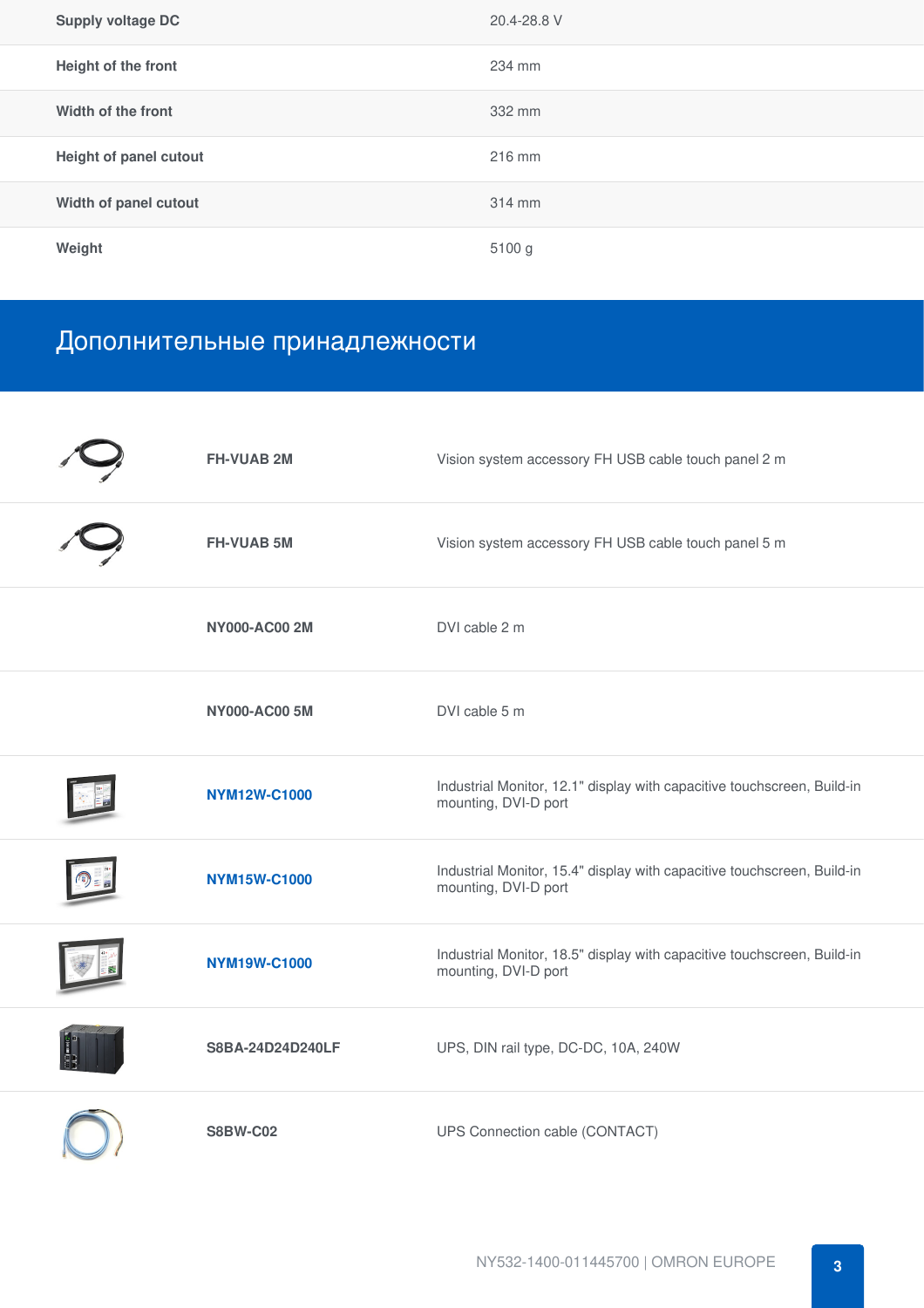**NY000-AK00** Spare part accessory kit (connectors, drive bracket, screws, etc)

Загрузка

| Библиотека дву-<br>/трехмерных CAD<br>рисунков                                                                                                                                                                              |                                                                                                                                                                                                                                                                                                                                                                                                                                                                                                                                                                                                                                                                         |                                                                                                                                                                                                                                                        |
|-----------------------------------------------------------------------------------------------------------------------------------------------------------------------------------------------------------------------------|-------------------------------------------------------------------------------------------------------------------------------------------------------------------------------------------------------------------------------------------------------------------------------------------------------------------------------------------------------------------------------------------------------------------------------------------------------------------------------------------------------------------------------------------------------------------------------------------------------------------------------------------------------------------------|--------------------------------------------------------------------------------------------------------------------------------------------------------------------------------------------------------------------------------------------------------|
| <b>Al Machine Automation</b><br><b>Controller</b><br>Брошюра<br><b>RU</b> PDF 969,6 KB                                                                                                                                      | <b>FDK CR14250SE</b><br>Паспорт безопасности<br>аккумуляторной<br>батареи<br><b>EN PDF 146,5 KB</b>                                                                                                                                                                                                                                                                                                                                                                                                                                                                                                                                                                     | <b>Industrial PC Platform</b><br>Брошюра<br>RU PDF 5,8 MB                                                                                                                                                                                              |
| <b>NY-series Industrial PC</b><br><b>Instructions</b><br>Справочное<br>руководство<br>EN.<br><b>PDF 11,6 MB</b>                                                                                                             | <b>NY-series Industrial PC</b><br>omnon<br><b>Machine Controller</b><br>styans<br>IPC Mastiles Can Shiller<br>In Kushtai Rosel PC / Indi<br><b>EtherCAT</b><br>$\begin{tabular}{ c c } \hline \multicolumn{1}{ c }{\multicolumn{1}{ c }{\multicolumn{1}{ c }{\multicolumn{1}{ c }{\multicolumn{1}{ c }{\multicolumn{1}{ c }{\multicolumn{1}{c}}}}}} \hline \multicolumn{1}{ c }{\multicolumn{1}{ c }{\multicolumn{1}{ c }{\multicolumn{1}{ c }{\multicolumn{1}{ c }{\multicolumn{1}{ c }{\multicolumn{1}{ c }{\multicolumn{1}{ c }{\multicolumn{1}{ c }{\multicolumn{1}{ c }{\multicolumn{1}{ c }{\multicolumn$<br>Руководство<br>пользователя<br><b>EN</b> PDF 11,3 MB | <b>NY-series Industrial PC</b><br><b>Machine Controller</b><br><b>EtherNet/IP</b><br>Руководство<br>пользователя<br>$EN$ PDF 18,8 MB                                                                                                                   |
| <b>NY-series Industrial PC</b><br>omeon<br><b>Machine Controller</b><br>strume<br>IPC Mashine Cardia for<br>Industrial Pasal PC Hede<br>÷<br><b>Setup</b><br><b>Руководство</b><br>пользователя<br><b>PDF 4,9 MB</b><br>EN. | <b>NY-series Industrial PC</b><br><b>Machine Controller</b><br>stume<br>190 Masters Can Foller<br>In Eughtei Rosel PC / Industrial But PC<br>I<br><b>Software</b><br><b>Руководство</b><br>пользователя<br><b>PDF 11,4 MB</b><br>EN.                                                                                                                                                                                                                                                                                                                                                                                                                                    | <b>NY-series Industrial PC</b><br><b>Motion Control</b><br><b>Instructions</b><br>H<br>Справочное<br>руководство<br><b>PDF 4,8 MB</b><br>EN I                                                                                                          |
| <b>NY-series Industrial PC</b><br>ompon<br><b>Motion Controller</b><br>oranis<br>190 Washine Coolfolier<br>Industrial Panel PC / Industrial Box PC<br><b>Руководство</b><br>пользователя<br>Q<br>EN.<br>PDF 13,0 MB         | <b>NY-series Industrial PC</b><br>omoon<br>100333.<br>3740'er<br><b>Platform</b><br><b>Troubleshooting</b><br>I<br>Руководство<br>пользователя<br><b>PDF 12.5 MB</b><br>EN                                                                                                                                                                                                                                                                                                                                                                                                                                                                                              | <b>NY-series Industrial</b><br><b>Panel PC Machine</b><br>tournal<br>IPO Maskins Central<br>Inde after Pasal PO<br>International Maskins<br>ISO Maskins Land<br><b>Controller Hardware</b><br>Руководство<br>пользователя<br><b>PDF 10,0 MB</b><br>EN. |